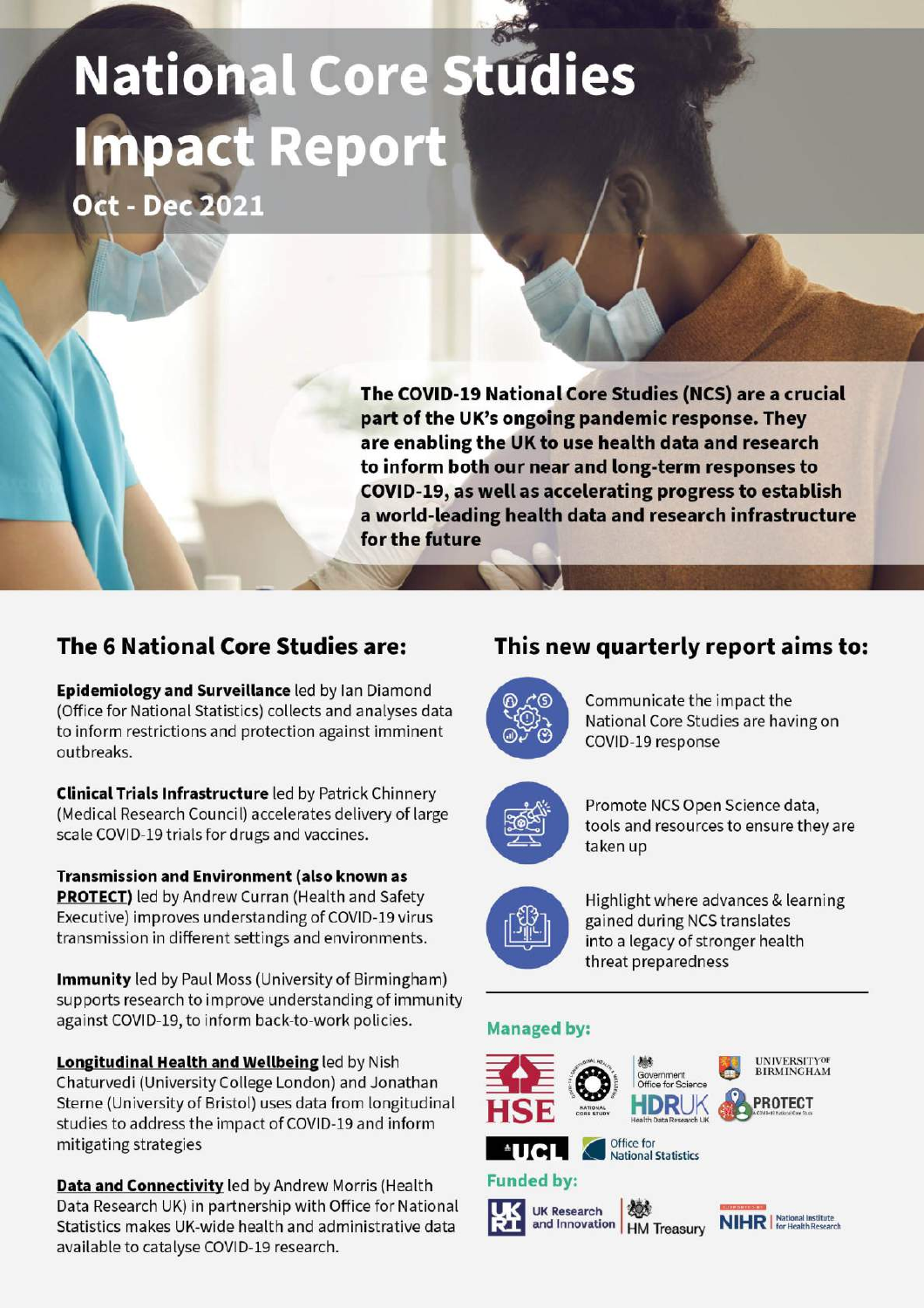# Key outputs across the NCS programme to date

**489**

# **93**

Publications in academic journals, with 124 pre-prints

High-quality datasets made available via the [Health Data Innovation](https://www.healthdatagateway.org/)  Gateway, described in [this brochure](https://www.hdruk.ac.uk/wp-content/uploads/2021/08/Data-for-COVID-research-across-the-UK-NCS-Brochure.pdf)

# **190**

NCS-linked data uses in the [Data Use Register,](https://web.www.healthdatagateway.org/search?search=&tab=Datauses) a new standard for transparent [public reporting shared in](https://doi.org/10.5281/zenodo.5901806) this HDRUK white paper

# **847**

Researchers supported through 86 projects

## Highlights from NCS programme delivery in Oct - Dec 2021

Transmission & Environment NCS researchers, government policymakers and industry stakeholders came together in November for their first conference on how the COVID-19 virus transmits, and how to stop it *–* [available for catch-up here](https://sites.manchester.ac.uk/covid19-national-project/protect-covid-19-conference-on-transmission-and-environment/)

Data & Connectivity NCS collaborated with Alan [Turing Institute to fund 9 projects tackling](https://www.hdruk.ac.uk/news/new-advanced-analytics-research-to-deliver-next-level-of-insights-into-covid-19/) ongoing, urgent COVID-19 questions using NCSenabled datasets and infrastructure. User feedback and leveraging the data access process of the [COVID-IMPACT Consortium](https://web.www.healthdatagateway.org/dataset/7e5f0247-f033-4f98-aed3-3d7422b9dc6d) led by [BHF Data Science Centre](https://www.hdruk.ac.uk/helping-with-health-data/bhf-data-science-centre/) reduced authorisation time from 120 days to within 30 days for most projects.

## What to look out for from NCS in Jan – Mar 2022

Epidemiology & Surveillance NCS publish the latest findings [from COVID Infection Survey on](https://doi.org/10.1101/2022.01.18.22269082) how well vaccines work against Omicron. The Schools Infection Survey, redeployed at pace in autumn 2021, will start releasing nationally representative estimates of antibody positivity in children and young people.

Transmission & Environment NCS announced plans via their [website](https://sites.manchester.ac.uk/covid19-national-project/2022/01/24/help-shape-the-next-stage-of-the-protect-study/) and [Twitter](https://gbr01.safelinks.protection.outlook.com/?url=https%3A%2F%2Ftwitter.com%2FPROTECT_NCS&data=04%7C01%7CMatthew.Thakur%40hdruk.ac.uk%7C190b54e5086e461c16e508d9d7701102%7C844cacb1702742639d8a18faa5bf0839%7C1%7C0%7C637777698598694310%7CUnknown%7CTWFpbGZsb3d8eyJWIjoiMC4wLjAwMDAiLCJQIjoiV2luMzIiLCJBTiI6Ik1haWwiLCJXVCI6Mn0%3D%7C3000&sdata=tholR8qarGSmiAnta5UaH7J9h7lMRS%2BVYj40N6Tdcns%3D&reserved=0) for their next phase of work, and [surveyed](https://sites.manchester.ac.uk/covid19-national-project/2022/01/24/help-shape-the-next-stage-of-the-protect-study/) stakeholders to inform their priorities for research, translational guidance resources, and the long-term sustainability of UK research capacity on respiratory virus transmission.

# Key findings published by NCS teams in October – December 2021

The EAVE II team collaborated with Data & Connectivity NCS to study Oxford-Astra Zeneca vaccine [protection against COVID-19 in Scotland and Brazil,](https://www.thelancet.com/journals/lancet/article/PIIS0140-6736(21)02754-9/fulltext) finding waning protection within three months of second vaccine doses.

A Longitudinal Health & Wellbeing NCS-funded study found that people discharged from a COVID19 hospital admission had [markedly higher risks for rehospitalisation and death](https://gbr01.safelinks.protection.outlook.com/?url=https%3A%2F%2Fwww.medrxiv.org%2Fcontent%2F10.1101%2F2021.07.16.21260628v1&data=04%7C01%7CMatthew.Thakur%40hdruk.ac.uk%7C97ad16dd1b5e4f565c2d08d9dc449991%7C844cacb1702742639d8a18faa5bf0839%7C1%7C0%7C637783009469312270%7CUnknown%7CTWFpbGZsb3d8eyJWIjoiMC4wLjAwMDAiLCJQIjoiV2luMzIiLCJBTiI6Ik1haWwiLCJXVCI6Mn0%3D%7C3000&sdata=nC%2FVBFnx9nR8OOjBqXLoA0yJCYrA3lZDTlTciENTTCc%3D&reserved=0) than the general population.

A new model developed by Transmission & Environment NCS-funded researchers uses occupancy and  $CO<sub>2</sub>$  monitoring data to [predict the risk of airborne COVID-19 infection](https://doi.org/10.1177%2F1420326X211043564).

A Clinical Trials Infrastructure NCS commentary describes how platform trials and independent Therapeutics Advisory Panels [could accelerate progress](https://gbr01.safelinks.protection.outlook.com/?url=https%3A%2F%2Fdoi.org%2F10.1038%2Fd41573-021-00203-7&data=04%7C01%7CMatthew.Thakur%40hdruk.ac.uk%7C1e8681b084f9423268be08d9df311069%7C844cacb1702742639d8a18faa5bf0839%7C1%7C0%7C637786224109874415%7CUnknown%7CTWFpbGZsb3d8eyJWIjoiMC4wLjAwMDAiLCJQIjoiV2luMzIiLCJBTiI6Ik1haWwiLCJXVCI6Mn0%3D%7C3000&sdata=f1g4c%2FBUavcfK0eOlALySaA9yMnXdlaEHQIb9zjrqts%3D&reserved=0) in other areas such as long term conditions.

An Immunity-NCS study found [impaired antibody responses](https://doi.org/10.1186/s13045-021-01219-7) to COVID-19 vaccination in people with leukaemia made them more vulnerable to delta variant.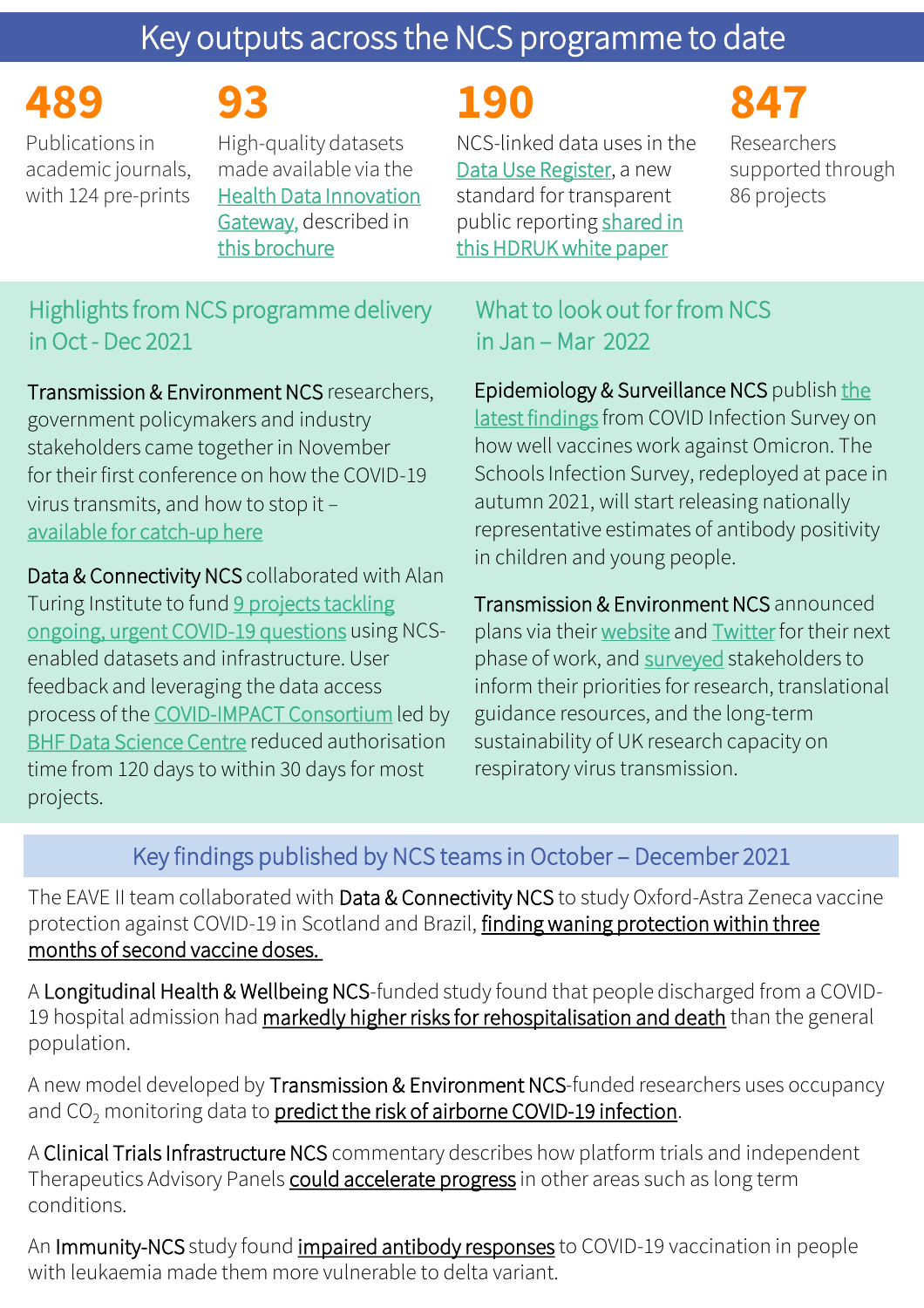# Between October – December 2021, NCS worked with the public via advisory groups, workshops and surveys, to shape and communicate our programmes

In December, Data and Connectivity NCS used a workshop to understand public perspectives on using regional, linked health data for research into vaccine safety. The workshop outputs will shape the scale up of regional data pilots.

Longitudinal Health & Wellbeing NCS developed a [long Covid online forum](https://gbr01.safelinks.protection.outlook.com/?url=https%3A%2F%2Fdiscourse.phwe.org.uk%2Ft%2Fhow-should-we-define-long-covid%2F250&data=04%7C01%7CMatthew.Thakur%40hdruk.ac.uk%7C97ad16dd1b5e4f565c2d08d9dc449991%7C844cacb1702742639d8a18faa5bf0839%7C1%7C0%7C637783009469312270%7CUnknown%7CTWFpbGZsb3d8eyJWIjoiMC4wLjAwMDAiLCJQIjoiV2luMzIiLCJBTiI6Ik1haWwiLCJXVCI6Mn0%3D%7C3000&sdata=%2Fvk4Rn75963L5pI7jYBiTzoL0hoSXjiwNpxYJx9qWBc%3D&reserved=0) to host a diverse and inclusive public/patient conversation on defining and researching long Covid.

In December, Immunity NCS launched [UK COVID Vaccine Research Hub,](https://www.covidvaccineresearch.org/) a website with trustworthy and up-to-date information on vaccine research for researchers, policymakers and the public.

A November public webinar on NCS research into vaccine safety led by NCS-funded experts is available to watch on the [Data and Connectivity NCS webpage](https://www.hdruk.ac.uk/news/covid-19-vaccine-safety-research/)

Epidemiology & Surveillance NCS used telephone helpline feedback from public participants to improve antibody testing kits usability, improving sample quality.

Between October – December 2021, the media engaged with NCS results every single day, informing public understanding of topics from waning immunity to the threat posed by Omicron

The **EAVE-II study**, in collaboration with Data and Connectivity NCS, found **Omicron is** less likely to lead to hospitalisation. This was reported internationally including by [Wall Street Journal,](https://www.wsj.com/articles/covid-19-booster-offers-substantial-protection-against-symptomatic-infection-with-omicron-study-finds-11640191103) with [direct comment](https://twitter.com/NicolaSturgeon/status/1473907802305449984?ref_src=twsrc%5Etfw) from Scotland's First Minister Nicola Sturgeon.

National media including [The Sun](https://www.thesun.co.uk/health/16918073/online-tool-risk-catching-covid-daily-settings/) picked up of an [interactive graphic d](https://www.bmj.com/content/375/bmj-2021-065312)eveloped by Transmission & Environment NCS-funded researchers for the British Medical Journal that explores how the COVID-19 virus is transmitted

Immunity NCS gave media briefings and interviews to Sky News and BBC Radio 4 on [key findings from their CAIRO study](https://assets.publishing.service.gov.uk/government/uploads/system/uploads/attachment_data/file/1007573/S1332_How_long_will_vaccines_continue_to_protect_against_COVID-19.pdf) of vaccine responses in older people

Epidemiology & Surveillance NCS COVID- 19 Infection Survey had 6,298 media mentions - an average of 68 mentions per day

[International media covered](https://newsatw.com/people-with-prior-mental-ill-health-hit-harder-by-pandemic-disruption/) Longitudinal Health & Wellbeing NCS' finding that people with prior mental ill health were hit harder by pandemic disruption.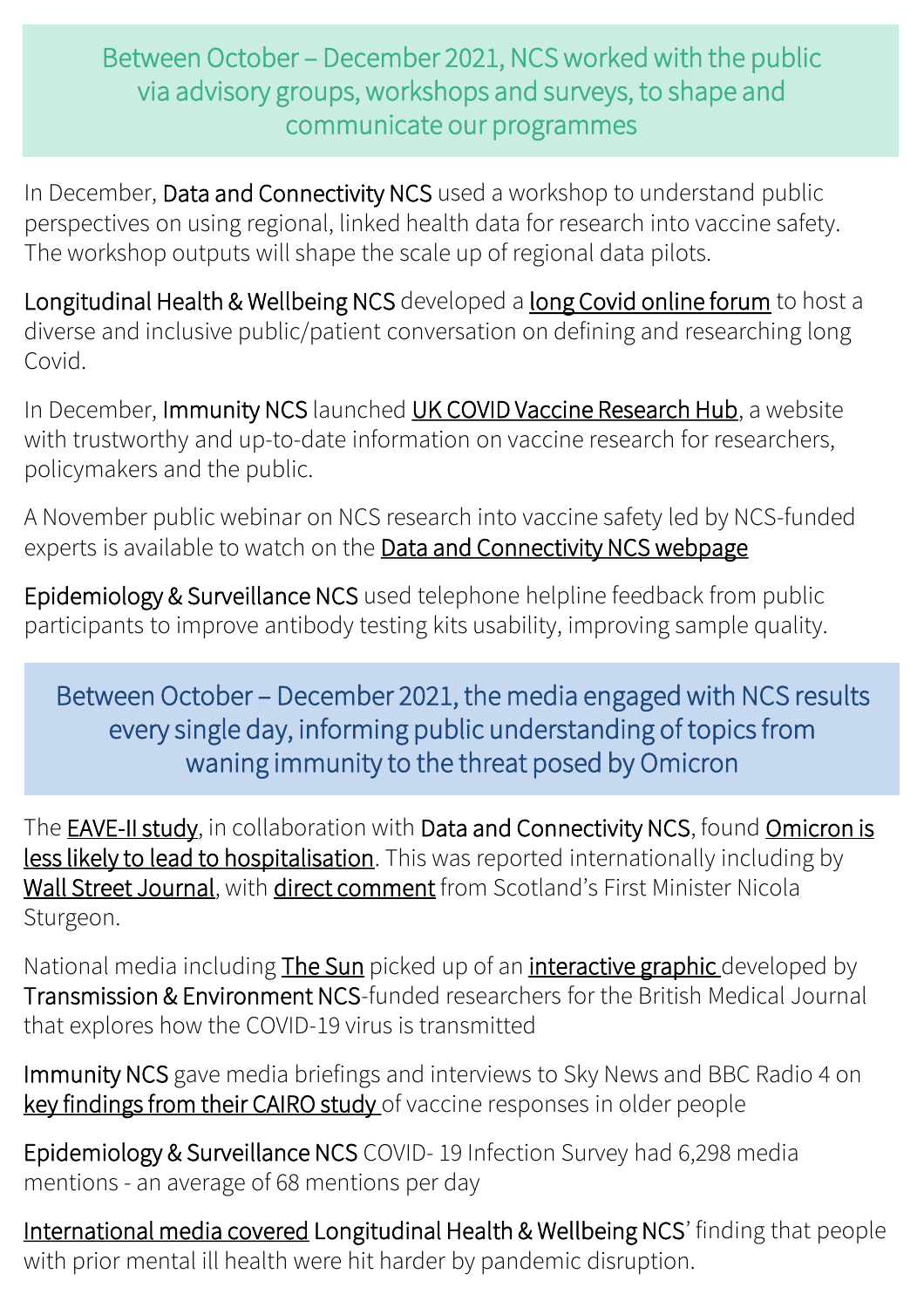# How the NCS have informed the UK's COVID-19 response: impact case studies from October – December 2021

### What do we need to know to manage long COVID?



Research based on linked electronic health records and longitudinal population studies makes vital contributions to our understanding of risk factors for ill-health, but these different sources of data have distinct strengths and limitations.



Longitudinal Health and Wellbeing NCS developed a new way to triangulate the two sources to study long COVID. They triangulated data before and during the pandemic from 45,000 longitudinal population study participants, with 1.2 million primary care records, using the OpenSAFELY platform. This showed being older, female and having poorer pre-pandemic health including asthma were [the key long COVID risk factors](https://www.medrxiv.org/content/10.1101/2021.06.24.21259277v2).



These findings formed the basis of a [July 2021 special report](https://assets.publishing.service.gov.uk/government/uploads/system/uploads/attachment_data/file/1007511/S1327_Short_Long_COVID_report.pdf) on long COVID to the UK government's Scientific Advisory Group for Emergencies, and were used in a November 2021 update of the National Institute for Health and Care Excellence guidelines on [managing the long-term effects of COVID-19](https://www.nice.org.uk/guidance/ng188/chapter/Recommendations).

5% of 30-50 year olds cannot carry on with daily life as normal 12 weeks after catching COVID-19

## How many people currently have COVID-19?



One foundation of COVID-19 response is understanding how many people currently have COVID-19.



The Epidemiology & Surveillance NCS-funded [Coronavirus Infection Survey,](https://www.ons.gov.uk/peoplepopulationandcommunity/healthandsocialcare/conditionsanddiseases/bulletins/coronaviruscovid19infectionsurveypilot/previousReleases) first launched in April 2020, is one of the largest population sample surveys in the world. It enables accurate estimates of positivity in the population - including those with asymptomatic infection who may not otherwise seek a test. In December 2021 it moved to twice weekly reporting to track the rise in cases triggered by Omicron.



Cross-government stakeholders, including the Cabinet Office and 10 Downing Street, use it to inform a broad range of policies on pandemic response, most recently in response to Omicron.

"Thanks to the Office for National Statistics and its Infection Survey we had great insights into the incidence of asymptomatic infection; regional variations in prevalence, and the spread across demographics."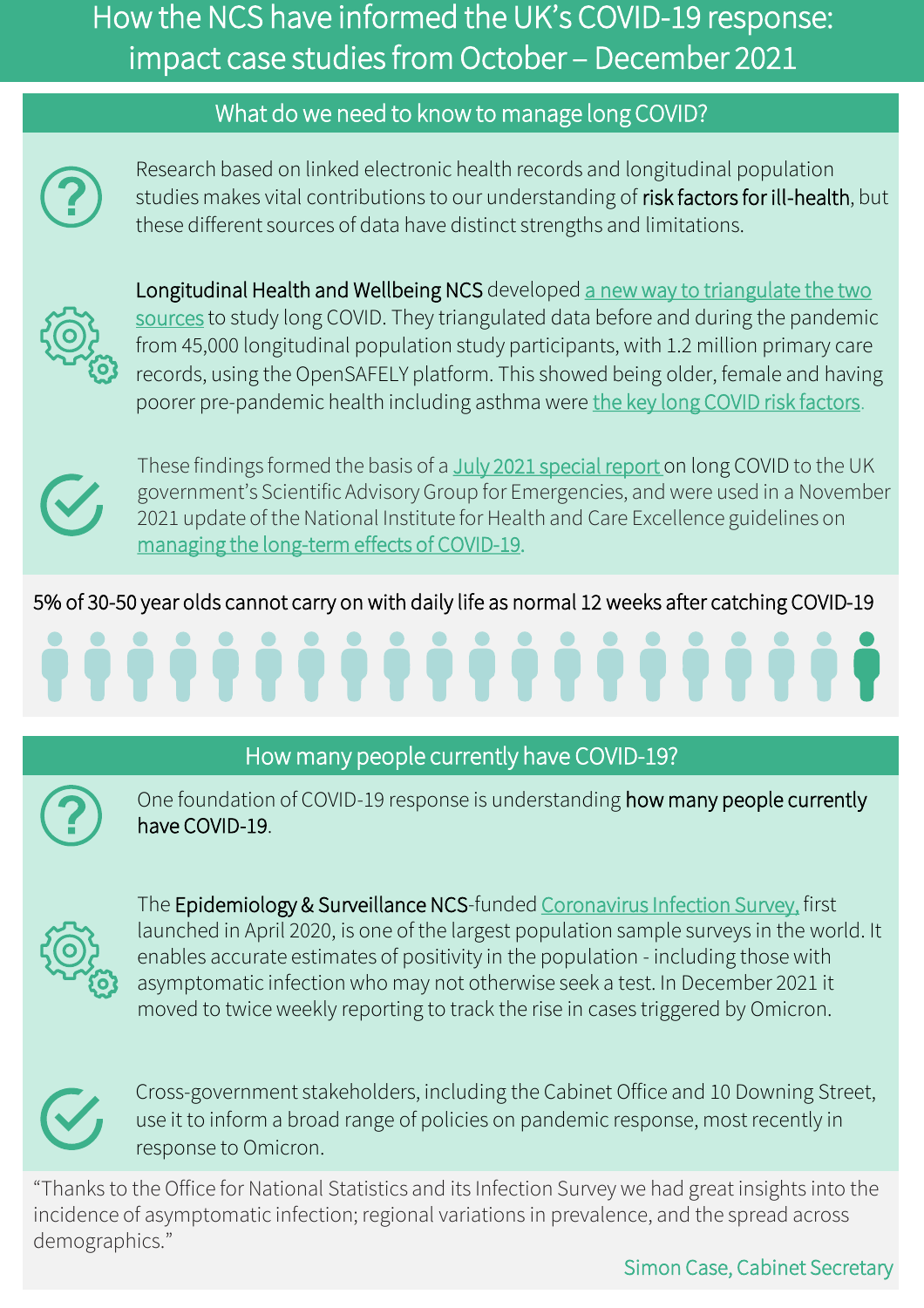# How the NCS have informed the UK's COVID-19 response: impact case studies from October – December 2021

#### How can we mitigate airborne transmission?



Airborne transmission and the importance of ventilation were previously under-valued parts of COVID-19 risk assessment, with surveys showing only a third of the public understood the importance of ventilation at home

Transmission & Environment NCS-funded researchers from the Universities of Cambridge and Leeds used experimental data on virus emission to build computer models of how particles we breathe out move in the air, and how they are affected by ventilation.

The researchers directly advised the Department of Health and Social Care on the content of [a public information campaign](https://www.gov.uk/government/news/new-campaign-to-stop-covid-19-hanging-around) launched in November 2021 as part of increasing UK Government focus on mitigating airborne transmission of the COVID-19 virus.



#### How can we track and respond to COVID-19 impact inequalities?



Medical records do not usually include many factors that influence health outcomes, such as ethnicity. This makes tracking and reducing inequalities harder.



Data & Connectivity NCS worked with NHS Digital and the Office for National Statistics on a [Public Health Research Database.](https://web.www.healthdatagateway.org/dataset/a325f33e-bac8-49af-896f-1e025941dae8) It solves this problem by linking health and administrative data for 29 million anonymised adults.



NCS-funded University of Leicester and Office for National Statistics researchers used it to show [higher risk of severe COVID-19 for ethnic minority communities](https://pubmed.ncbi.nlm.nih.gov/34132940/) linked to [obesity](https://www.medrxiv.org/content/10.1101/2021.07.22.21260416v1), and inequalities in vaccine uptake by [ethnicity](https://bmjopen.bmj.com/content/11/7/e053402) and [age.](https://doi.org/10.1101/2021.10.07.21264681) These findings were cited in a December 2021 Race Disparity Unit [report on Covid Impact inequalities.](https://www.gov.uk/government/publications/final-report-on-progress-to-address-covid-19-health-inequalities)

"Data linkage, and [developing] quick processes to allow others to access linked data" are key lessons learned from the pandemic to date

[UK Government Race Disparities Unit reports](https://www.gov.uk/government/publications/final-report-on-progress-to-address-covid-19-health-inequalities) citing NCS-funded research and resources